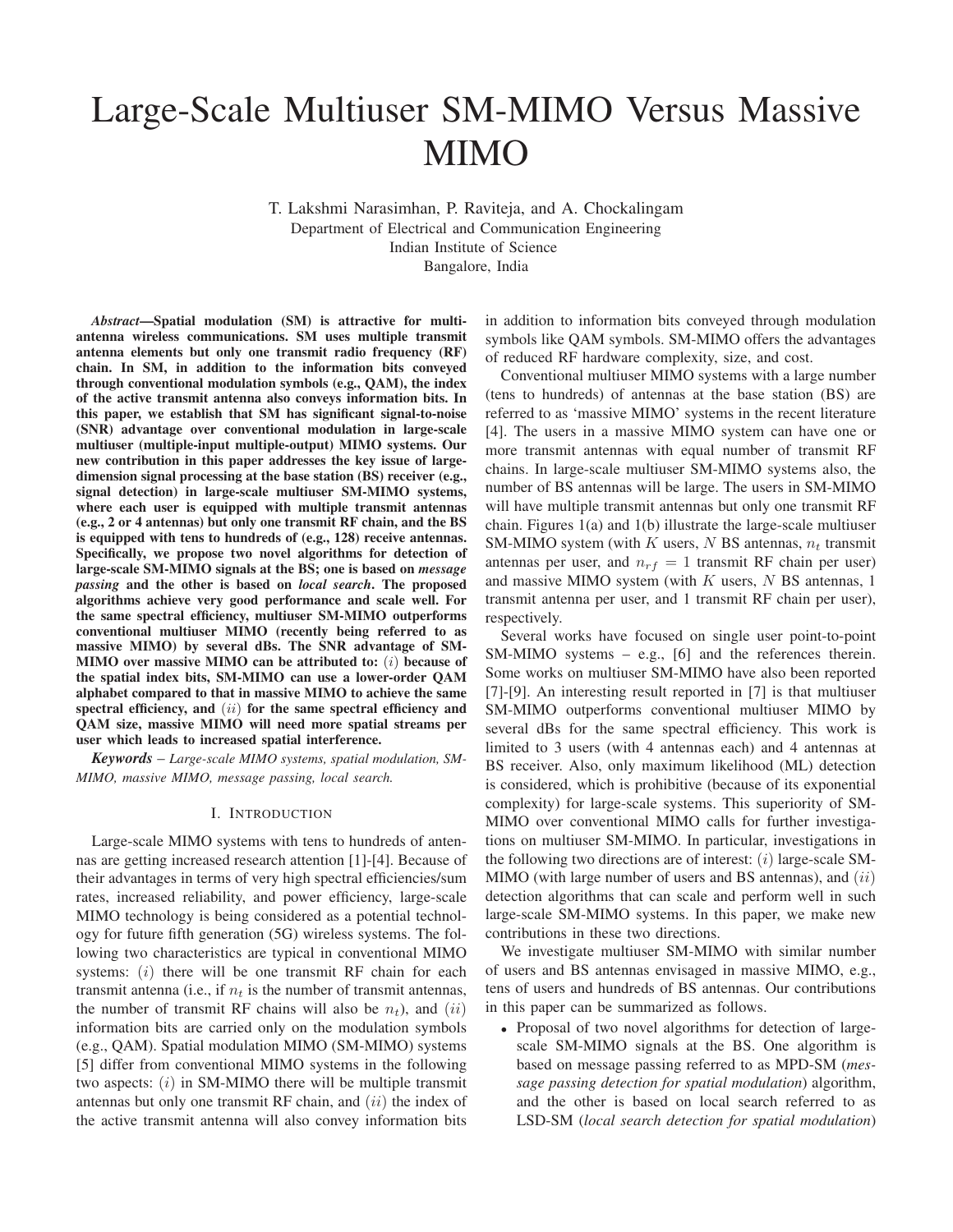

Fig. 1. Large-scale multiuser SM-MIMO and massive MIMO system architectures.

algorithm. Simulation results show that these proposed algorithms achieve very good performance and scale well.

- Performance comparison between SM-MIMO and massive MIMO on the uplink for the same spectral efficiency. Simulation results show that SM-MIMO outperforms massive MIMO by several dBs; e.g., SM-MIMO has a 4 to 5 dB SNR advantage over massive MIMO at  $10^{-3}$ BER for 16 users, 128 BS antennas, and 4 bpcu per user. The SNR advantage of SM-MIMO over massive MIMO is attributed to the following reasons:  $(i)$  because of the spatial index bits, SM-MIMO can use a lower-order QAM alphabet compared to that in massive MIMO to achieve the same spectral efficiency, and  $(ii)$  for the same spectral efficiency and QAM size, massive MIMO will need more spatial streams per user which leads to increased spatial interference.
- Signal detection and performance of large-scale multiuser SM-MIMO on frequency-selective channels.

The rest of the paper is organized as follows. The system model for multiuser SM-MIMO is presented in Section II. The proposed MPD-SM algorithm for detection of SM-MIMO signals and its performance in frequency-flat fading are presented in Section III. In Section IV, the proposed LSD-SM algorithm and its performance in frequency-flat fading are presented. Sections III and IV also present performance comparisons between SM-MIMO and massive MIMO. In Section V, the SM-MIMO system model and performance in frequencyselective fading are presented. Conclusions are presented in Section VI.

## II. MULTIUSER SM-MIMO SYSTEM MODEL

Consider a multiuser system with  $K$  uplink users communicating with a BS having  $N$  receive antennas, where  $N$  is in the

order of tens to hundreds. The ratio  $\alpha = K/N$  is the system loading factor. Each user employs spatial modulation (SM) for transmission, where each user has  $n_t$  transmit antennas but only one transmit RF chain (see Fig. 1(a)). In a given channel use, each user selects any one of its  $n_t$  transmit antennas, and transmits a symbol from a modulation alphabet A on the selected antenna. The number of bits conveyed per channel use per user through the modulation symbols is  $\lfloor \log_2 |\mathbb{A}| \rfloor$ .<br>In addition,  $\lfloor \log n \rfloor$  bits per channel use (bncu) per user is In addition,  $\lfloor \log_2 n_t \rfloor$  bits per channel use (bpcu) per user is<br>conveyed through the index of the chosen transmit antenna conveyed through the index of the chosen transmit antenna (see Fig. 2). Therefore, the overall system throughput is

$$
K(\lfloor \log_2 |A| \rfloor + \lfloor \log_2 n_t \rfloor) \quad \text{bpcu}.
$$

For e.g., in a system with  $K = 3$ ,  $n_t = 4$ , 4-QAM, the system throughput is 12 bpcu.



Fig. 2. SM-MIMO transmitter at the user terminal with  $n_t$  transmit antennas and one transmit RF chain.

The SM signal set  $\mathbb{S}_{n_t,\mathbb{A}}$  for each user is given by

$$
\mathbb{S}_{n_t, \mathbb{A}} = \{ \mathbf{s}_{j,l} : j = 1, \cdots, n_t, \quad l = 1, \cdots, |\mathbb{A}| \},
$$
  
s.t.  $\mathbf{s}_{j,l} = [0, \cdots, 0, \underbrace{s_l}_{j\text{th coordinate}}, 0, \cdots, 0]^T, \quad s_l \in \mathbb{A}.$  (1)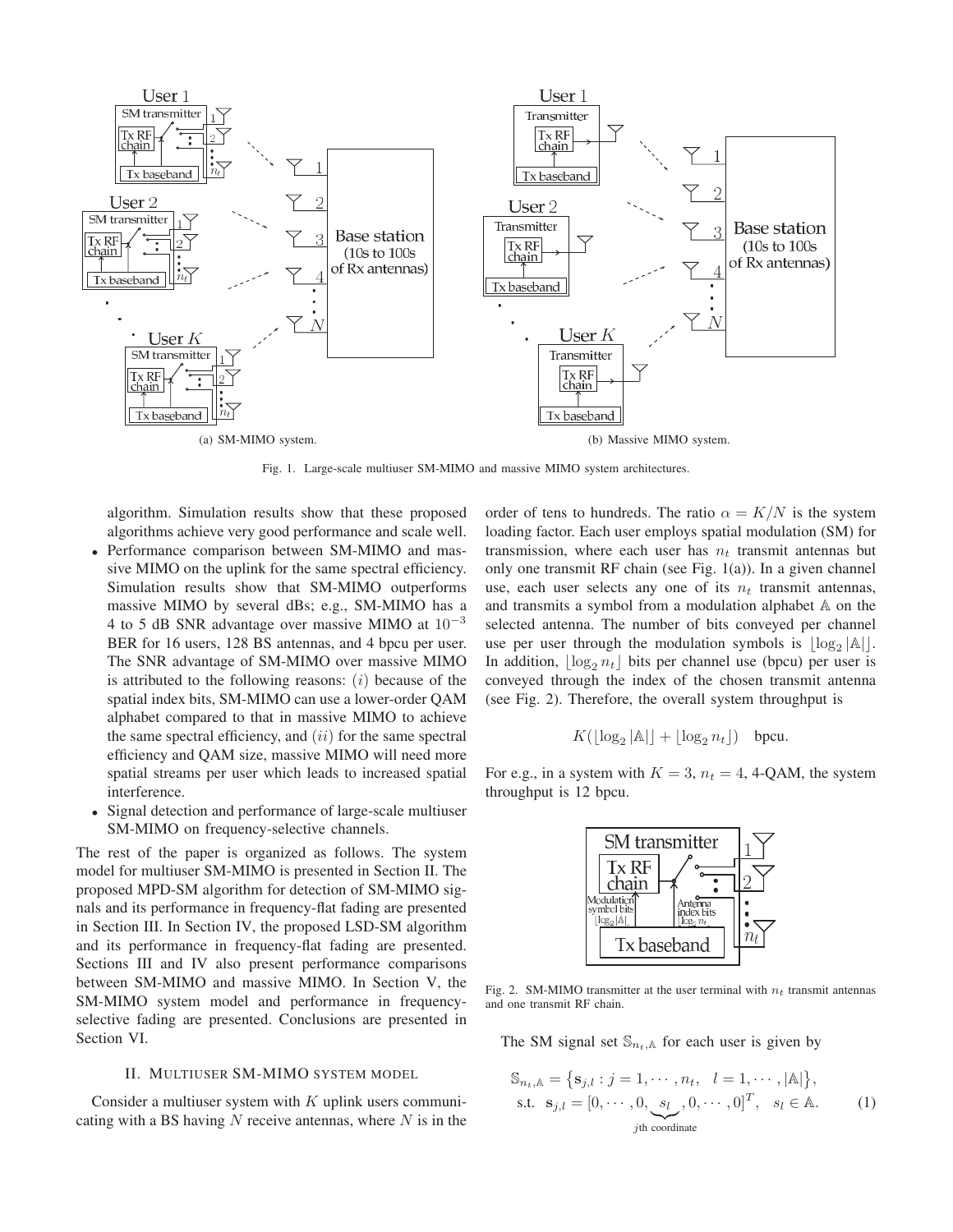For e.g., for  $n_t = 2$  and 4-QAM,  $\mathbb{S}_{n_t,\mathbb{A}}$  is given by

$$
\mathbb{S}_{2,4\text{-QAM}} = \left\{ \begin{bmatrix} +1+j \\ 0 \end{bmatrix}, \begin{bmatrix} +1-j \\ 0 \end{bmatrix}, \begin{bmatrix} -1+j \\ 0 \end{bmatrix}, \begin{bmatrix} -1-j \\ 0 \end{bmatrix}, \begin{bmatrix} -1-j \\ 0 \end{bmatrix}, \begin{bmatrix} 0 \\ +1+j \end{bmatrix}, \begin{bmatrix} 0 \\ +1-j \end{bmatrix}, \begin{bmatrix} 0 \\ -1+j \end{bmatrix}, \begin{bmatrix} 0 \\ -1-j \end{bmatrix} \right\}.
$$
 (2)

Let  $\mathbf{x}_k \in \mathbb{S}_{n_t,\mathbb{A}}$  denote the transmit vector from user k. Let  $\mathbf{x} \triangleq [\mathbf{x}_1^T \quad \mathbf{x}_2^T \cdots \mathbf{x}_K^T \cdots \mathbf{x}_K^T]^T$  denote the vector comprising<br>of transmit vectors from all the users. Note that  $\mathbf{x} \in \mathbb{S}^K$ of transmit vectors from all the users. Note that  $\mathbf{x} \in \mathbb{S}_{n_t,A}^K$ .<br>Let  $\mathbf{H} \in \mathbb{C}^{N \times Kn_t}$  denote the channel gain matrix, where

Let  $\mathbf{H} \in \mathbb{C}^{N \times Kn_t}$  denote the channel gain matrix, where  $H_{i,(k-1)n_{i}+j}$  denotes the complex channel gain from the jth transmit antenna of the kth user to the ith BS receive antenna. The channel gains are assumed to be independent Gaussian with zero mean and variance  $\sigma_k^2$ , such that  $\sum_k \sigma_k^2 = K$ . The  $\sigma_k^2$  models the imbalance in the received power from user k  $\sigma_k^2$  models the imbalance in the received power from user k<br>due to path loss etc. and  $\sigma^2 = 1$  corresponds to the case of due to path loss etc., and  $\sigma_k^2 = 1$  corresponds to the case of perfect power control. Assuming perfect synchronization, the perfect power control. Assuming perfect synchronization, the received signal at the ith BS antenna is given by

$$
y_i = \sum_{k=1}^{K} x_{l_k} H_{i,(k-1)n_t + j_k} + n_i,
$$
 (3)

where  $x_{l_k}$  is the  $l_k$ th symbol in A, transmitted by the  $j_k$ th antenna of the kth user, and  $n_i$  is the noise modeled as a complex Gaussian random variable with zero mean and variance  $\sigma^2$ . The received signal at the BS antennas can be written in vector form as

$$
y = Hx + n, \qquad (4)
$$

where  $\mathbf{y} = [y_1, y_2, \cdots, y_N]^T$  and  $\mathbf{n} = [n_1, n_2, \cdots, n_N]^T$ .<br>We assume perfect channel knowledge at the BS receiver. We assume perfect channel knowledge at the BS receiver.

For this system model, the maximum-likelihood (ML) detection rule is given by

$$
\hat{\mathbf{x}} = \underset{\mathbf{x} \in \mathbb{S}_{n_t,\mathbb{A}}^K}{\text{argmin}} \ \|\mathbf{y} - \mathbf{H}\mathbf{x}\|^2, \tag{5}
$$

where  $\|\mathbf{v} - \mathbf{Hx}\|^2$  is the ML cost. The maximum a posteriori probability (MAP) decision rule, is given by

$$
\hat{\mathbf{x}} = \underset{\mathbf{x} \in \mathbb{S}_{n_t,\mathbb{A}}^K}{\text{argmax}} \ \Pr(\mathbf{x} \mid \mathbf{y}, \mathbf{H}). \tag{6}
$$

Since  $|\mathbb{S}_{n_t,\mathbb{A}}^K| = (|\mathbb{A}|n_t)^K$ , the exact computation of (5) and (6) requires exponential complexity in K. We propose two (6) requires exponential complexity in  $K$ . We propose two low complexity detection algorithms for multiuser SM-MIMO; one based on message passing (in Section III) which gives an approximate solution to (6), and another based on local search (in Section IV) which gives an approximate solution to (5). To our knowledge, such low complexity algorithms for large-scale multiuser SM-MIMO signal detection have not been reported.

We note that the condition for the spectral efficiencies of SM-MIMO (with  $n_t$  transmit antennas, 1 transmit RF chain, and modulation alphabet A) and massive MIMO to be the same is given by

$$
|\mathbb{A}|n_t=|\mathbb{B}|^{m_t},
$$

where  $\mathbb B$  is the modulation alphabet used in massive MIMO, and  $m_t$  is the number of transmit antennas (also the number of transmit RF chains) at each user in massive MIMO. For e.g., SM-MIMO with 4-QAM,  $n_t = 4$  and 1 transmit RF chain, and massive MIMO with 4-QAM,  $m_t = 2$  and 2 transmit RF chains have the same spectral efficiency of 4 bpcu per user. Similarly, massive MIMO systems with (i) BPSK,  $m_t = 4$ and 4 transmit RF chains, and (ii) 16-QAM,  $m_t = 1$  and 1 transmit RF chain also have the same 4 bpcu per user spectral efficiency. In massive MIMO, the vector  $\mathbf{x} \in \mathbb{B}^{Km_t}$  and the channel matrix  $\mathbf{H} \in \mathbb{C}^{N \times Km_t}$ .

# III. MESSAGE PASSING DETECTION FOR SM-MIMO

In this section, we propose a message passing based algorithm for detection in SM-MIMO systems. We refer to the proposed algorithm as the MPD-SM (message passing detection for spatial modulation) algorithm. We model the system as a fully connected factor graph with  $K$  variable nodes (or factor nodes) corresponding to  $x_k$ 's and N observation nodes corresponding to  $y_i$ 's, as shown in Fig. 3(a).

*Messages:* We derive the messages passed in the factor graph as follows. Equation (4) can be written as

$$
y_i = \mathbf{h}_{i,[k]} \mathbf{x}_k + \underbrace{\sum_{j=1,j\neq k}^K \mathbf{h}_{i,[j]} \mathbf{x}_j + n_i}_{\triangleq g_{ik}},\tag{7}
$$

where  $\mathbf{h}_{i,[j]}$  is a row vector of length  $n_t$ , given by  $[H_{i,(j-1)n_t+1}$   $H_{i,(j-1)n_t+2}$   $\cdots$   $H_{i,jn_t}$ , and  $\mathbf{x}_j \in \mathbb{S}_{n_t,\mathbb{A}}$ .

We approximate the term  $g_{ik}$  to have a Gaussian distribution<sup>1</sup> with mean  $\mu_{ik}$  and variance  $\sigma_{ik}^2$  as follows:

$$
\mu_{ik} = \mathbb{E}\bigg[\sum_{j=1,j\neq k}^{K} \mathbf{h}_{i,[j]} \mathbf{x}_{j} + n_{i}\bigg] = \sum_{j=1,j\neq k}^{K} \sum_{\mathbf{s} \in \mathbb{S}_{n_{t},k}} p_{ji}(\mathbf{s}) \mathbf{h}_{i,[j]} \mathbf{s}
$$

$$
= \sum_{j=1,j\neq k}^{K} \sum_{\mathbf{s} \in \mathbb{S}_{n_{t},k}} p_{ji}(\mathbf{s}) s_{l_{s}} H_{i,(j-1)n_{t}+l_{s}}, \tag{8}
$$

where  $s_{l_s}$  is the only non-zero entry in **s** and  $l_s$  is its index, and  $p_{ki}(\mathbf{s})$  is the message from kth variable node to the *i*th observation node. The variance is given by

$$
\sigma_{ik}^{2} = \text{Var}\bigg(\sum_{j=1, j\neq k}^{K} \mathbf{h}_{i,[j]} \mathbf{x}_{j} + n_{i}\bigg)
$$
\n
$$
= \sum_{j=1, j\neq k}^{K} \sum_{\mathbf{s} \in \mathbb{S}_{n_{t},\mathbb{A}}} p_{ji}(\mathbf{s}) \mathbf{h}_{i,[j]} \mathbf{s} \mathbf{s}^{H} \mathbf{h}_{i,[j]}^{H}
$$
\n
$$
- \bigg|\sum_{\mathbf{s} \in \mathbb{S}_{n_{t},\mathbb{A}}} p_{ji}(\mathbf{s}) \mathbf{h}_{i,[j]} \mathbf{s} \bigg|^{2} + \sigma^{2}
$$
\n
$$
= \sum_{j=1, j\neq k}^{K} \sum_{\mathbf{s} \in \mathbb{S}_{n_{t},\mathbb{A}}} p_{ji}(\mathbf{s}) \big| s_{l_{s}} H_{i,(j-1)n_{t}+l_{s}} \big|^{2}
$$
\n
$$
- \big| \sum_{\mathbf{s} \in \mathbb{S}_{n_{t},\mathbb{A}}} p_{ji}(\mathbf{s}) s_{l_{s}} H_{i,(j-1)n_{t}+l_{s}} \big|^{2} + \sigma^{2}.
$$
\n(9)

<sup>1</sup>This Gaussian approximation will be accurate for large  $K$ ; e.g., in systems with tens of users.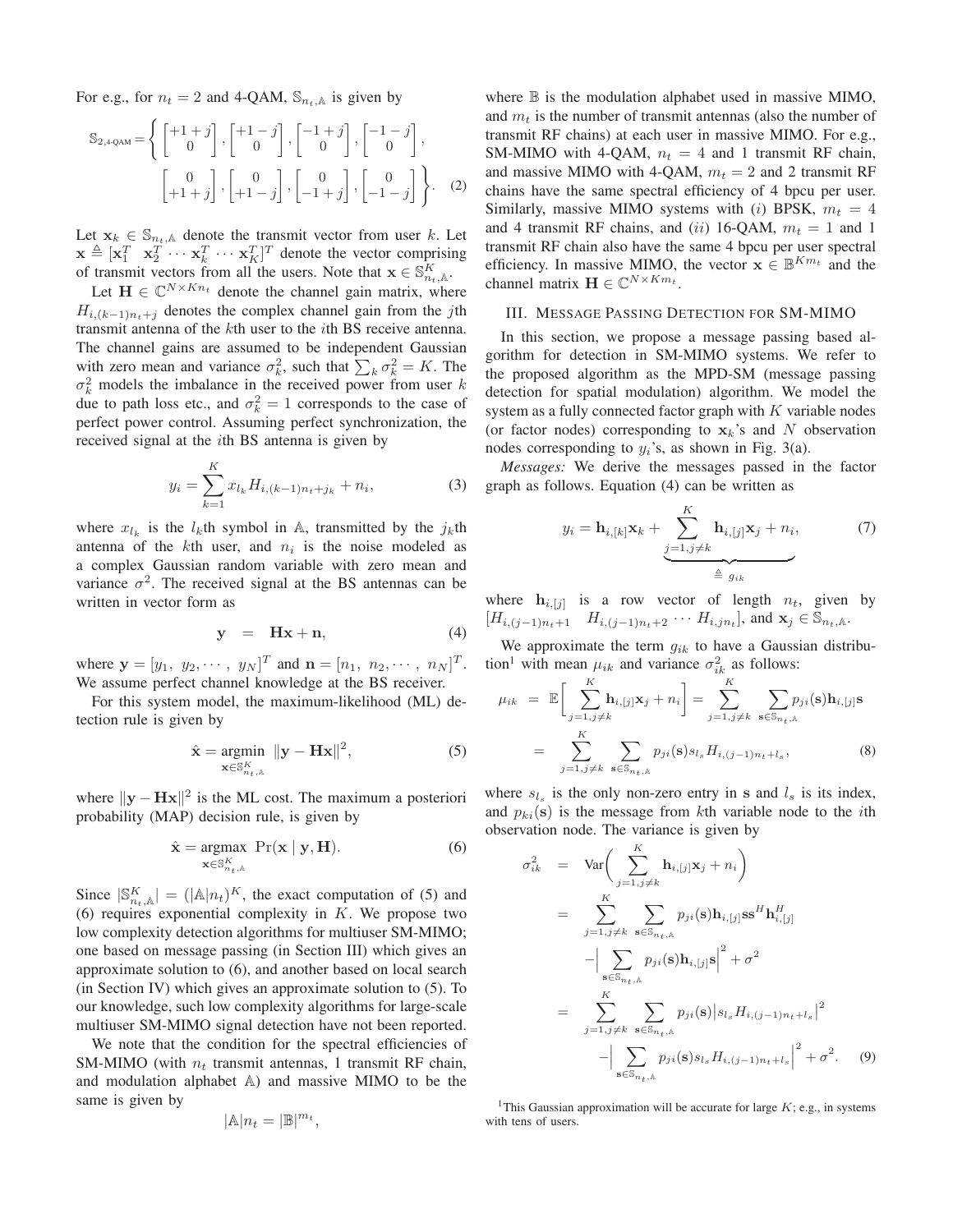

(b) Observation node messages (c) Variable node messages

Fig. 3. The factor graph and messages passed in MPD-SM algorithm.

The message  $p_{ki}(\mathbf{s})$  is given by

$$
p_{ki}(\mathbf{s}) \propto \prod_{m=1, m \neq i}^{N} \exp\left(-\frac{\left|y_m - \mu_{mk} - \mathbf{h}_{m,[k]} \mathbf{s}\right|^2}{2\sigma_{mk}^2}\right). \tag{10}
$$

*Message passing:* The message passing is done as follows. *Step 1*: Initialize  $p_{ki}(\mathbf{s})$  to  $1/|\mathbb{S}_{n_t,\mathbb{A}}|$  for all i, k and **s**. **Step 2:** Compute  $\mu_{ik}$  and  $\sigma_{ik}^2$  from (8) and (9), respectively.

*Step 3*: Compute  $p_{ki}$  from (10). To improve the convergence rate, damping [10] of the messages in (10) is done with a damping factor  $\delta \in (0, 1]$ , as shown in the algorithm listing in Algorithm 1.

Repeat *Steps 2* and *3* for a certain number of iterations. Figures 3(b) and 3(c) illustrate the exchange of messages between observation and variable nodes, where the vector message  $\mathbf{p}_{ki} = [p_{ki}(\mathbf{s}_1), p_{ki}(\mathbf{s}_2), \cdots, p_{ki}(\mathbf{s}_{|\mathcal{S}_{n_{t},A}|})].$  The final symbol probabilities at the end are given by

$$
p_k(\mathbf{s}) \propto \prod_{m=1}^N \exp\Big(-\frac{\left|y_m - \mu_{mk} - \mathbf{h}_{m,[k]}\mathbf{s}\right|^2}{2\sigma_{mk}^2}\Big). \tag{11}
$$

The detected vector of the kth user at the BS is obtained as

$$
\hat{\mathbf{x}}_k = \underset{\mathbf{s} \in \mathbb{S}_{n_t, \mathbb{A}}}{\text{argmax}} \ p_k(\mathbf{s}). \tag{12}
$$

The non-zero entry in  $\hat{\mathbf{x}}_k$  and its index are then demapped to obtain the information bits of the kth user. The algorithm listing is given in Algorithm 1.

*Complexity*: From (8), (9), and (10), we see that the total complexity of the MPD-SM algorithm is  $O(NK|\mathbb{S}_{n_t,\mathbb{A}}|)$ . This complexity is less than the MMSE detection complexity of  $O(N^2Kn_t)$ . Also, the computation of double summation in (8) and (9) can further be simplified by using FFT, as the double summation can be viewed as a convolution operation.

*Performance*: We evaluated the performance of multiuser SM-MIMO using the proposed MPD-SM algorithm and compared it with that of massive MIMO with ML detection (using

Input: y, H, 
$$
\sigma^2
$$
  
\n**Initialize:**  $p_{ki}^{(0)}(\mathbf{s}) \leftarrow 1/|\mathbb{S}_{n_t,\mathbb{A}}|, \forall i, k, \mathbf{s}$   
\nfor  $t = 1 \rightarrow Number_{of\_iterations} \mathbf{do}$   
\nfor  $i = 1 \rightarrow N \mathbf{ do}$   
\nfor  $j = 1 \rightarrow K \mathbf{ do}$   
\nfor  $j = 1 \rightarrow K \mathbf{ do}$   
\n $\tilde{\mu}_{ij} \leftarrow \sum_{\mathbf{s} \in \mathbb{S}_{n_t,\mathbb{A}}} p_{ji}^{(t-1)}(\mathbf{s}) s_{l_s} H_{i,(j-1)n_t+l_s}$   
\nend  
\n $\mu_i \leftarrow \sum_{j=1}^K \tilde{\mu}_{ij}$   
\n $\sigma_i^2 \leftarrow \sum_{j=1}^K \sum_{\mathbf{s} \in \mathbb{S}_{n_t,\mathbb{A}}} p_{ji}^{(t-1)}(\mathbf{s}) |s_{l_s} H_{i,(j-1)n_t+l_s}|^2 - |\tilde{\mu}_{ij}|^2 + \sigma^2$   
\nfor  $k = 1 \rightarrow K \mathbf{ do}$   
\n $\mu_{ik} \leftarrow \mu_i - \tilde{\mu}_{ik}$   
\n $\sigma_{ik}^2 \leftarrow \sigma_i^2 - \sum_{\mathbf{s} \in \mathbb{S}_{n_t,\mathbb{A}}} p_{ki}^{(t-1)}(\mathbf{s}) |s_{l_s} H_{i,(k-1)n_t+l_s}|^2 + |\tilde{\mu}_{ik}|^2$   
\nend  
\nand  
\nfor  $k = 1 \rightarrow K \mathbf{ do}$   
\nfor each  $\mathbf{s} \in \mathbb{S}_{n_t, \mathbb{A}} \mathbf{ do}$   
\n $\ln(p_k(\mathbf{s})) \leftarrow C_k - \sum_{m=1}^N \frac{|y_m - \mu_{mk} - \mathbf{h}_{m,[k]} \mathbf{s}|^2}{2\sigma_{mk}^2}$   
\n $C_k$  is a normalizing constant.  
\nend  
\nfor  $i = 1 \rightarrow N \mathbf{ do}$   
\nfor each  $\mathbf{s} \in \mathbb{S}_{n_t, \mathbb{A}} \mathbf{ do}$   
\n $\tilde{p}_{ki}(\mathbf{s}) \leftarrow \ln(p_k(\mathbf{s})) + \ln(\sigma_{ik})$ 

**Output:**  $p_k(\mathbf{s})$  as per (11) and  $\hat{\mathbf{x}}_k$  as per (12),  $\forall k$ 

Algorithm 1: Listing of the proposed MPD-SM algorithm.

sphere decoder) for the same spectral efficiency with  $K = 16$ ,  $n_{rf} = 1$  transmit RF chain at each user, and  $N = 64, 128$ . For SM-MIMO, we consider the number of transmit antennas at each user to be  $n_t = 2, 4$ . Figure 4 shows the performance comparison between SM-MIMO with  $(n_t = 2, n_{rf} = 1, 4$ -QAM) and massive MIMO<sup>2</sup> with ( $m_t = 1$ ,  $n_{rf} = 1$ , 8-QAM), both having 3 bpcu per user. From Fig. 4, we can see that SM-MIMO outperforms massive MIMO by several dBs. For example, at a BER of  $10^{-3}$ , SM-MIMO has a 2.5 to 3.5 dB SNR advantage over massive MIMO. In Fig. 5, we observe a performance advantage of about 3 to 4 dB in favor of SM-MIMO with ( $n_t = 4$ ,  $n_{rf} = 1$ , 4-QAM) compared to massive MIMO with  $(m_t = 1, n_{rf} = 1, 16\text{-QAM})$ , both at 4 bpcu per user. This SNR advantage in favor of SM-MIMO can be explained as follows. Since SM-MIMO conveys information bits through antenna indices in addition to carrying bits on QAM symbols, SM-MIMO can use a smaller-sized QAM compared to that used in massive MIMO to achieve the same spectral efficiency, and a small-sized QAM is more power efficient than a larger one.

<sup>2</sup>In all the figures, massive MIMO is abbreviated as M-MIMO.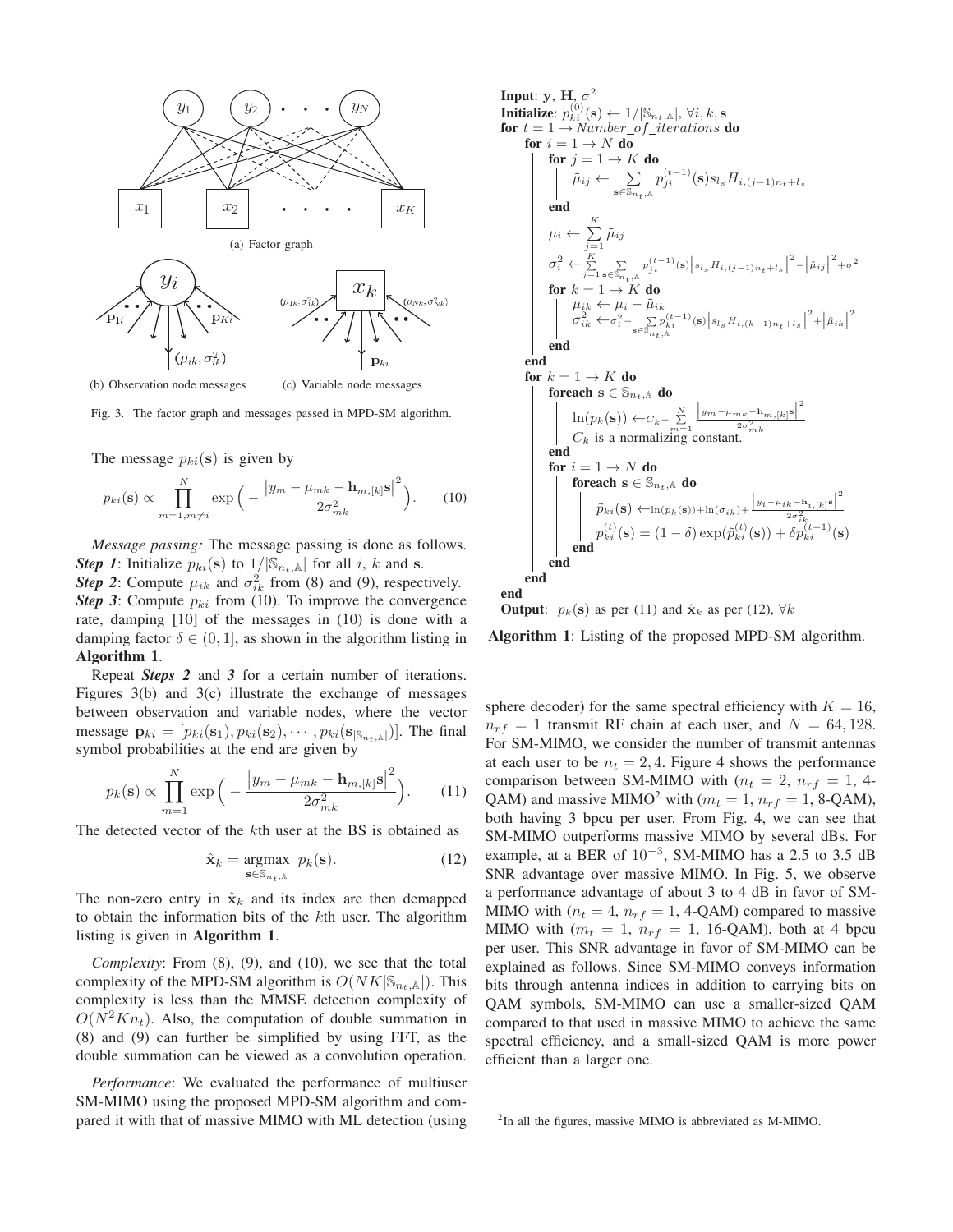

Fig. 4. BER performance of multiuser SM-MIMO ( $n_t = 2$ ,  $n_{rf} = 1$ , 4-QAM) using MPD-SM algorithm and massive MIMO ( $m_t = 1$ ,  $n_{rf} = 1$ , 8-QAM) with sphere decoding, at 3 bpcu per user,  $K = 16$ ,  $N = 64$ , 128.



Fig. 5. BER performance of multiuser SM-MIMO ( $n_t = 4$ ,  $n_{rf} = 1$ , 4-QAM) using MPD-SM algorithm and massive MIMO ( $m_t = 1$ ,  $n_{rf} = 1$ , 16-QAM) with sphere decoding, at 4 bpcu per user,  $K = 16$ ,  $N = 64$ , 128.

### IV. LOCAL SEARCH DETECTION FOR SM-MIMO

In this section, we propose another algorithm for SM-MIMO detection. The algorithm is based on local search. The algorithm finds a local optimum (in terms of ML cost) as the solution through a local neighborhood search. We refer to this algorithm as LSD-SM (local search detection for spatial modulation) algorithm. A key to the LSD-SM algorithm is the definition of a neighborhood suited for SM. This is important since SM carries information bits in the antenna indices also.

*Neighborhood definition:* For a given vector  $\mathbf{x} \in \mathbb{S}_{n_t,\mathbb{A}}^K$ , we fine the neighborhood  $\mathcal{N}(\mathbf{x})$  to be the set of all vectors in define the neighborhood  $\mathcal{N}(\mathbf{x})$  to be the set of all vectors in  $\mathbb{S}_{n_t,\mathbb{A}}^K$  that differ from the vector **x** in either one spatial index<br>nosition or in one modulation symbol. That is a vector **w** is position or in one modulation symbol. That is, a vector **w** is said to be a neighbor of **x** if and only if  $\mathbf{w}_k \in \{S_{n_k, \mathbb{A}} \setminus \mathbf{x}_k\}$ for exactly one k, and  $w_k = x_k$  for all other k, i.e., the neighborhood  $\mathcal{N}(\mathbf{x})$  is given by

$$
\mathcal{N}(\mathbf{x}) \triangleq \{ \mathbf{w} | \mathbf{w} \in \mathbb{S}_{n_t,\mathbb{A}}^K, \mathbf{w}_k \neq \mathbf{x}_k \text{ for exactly one } k \}, \quad (13)
$$

where  $\mathbf{x}_k, \mathbf{w}_k \in \mathbb{S}_{n_t, \mathbb{A}}$  and  $k \in 1, 2, \cdots, K$ . Thus the size of this neighborhood is given by  $|\mathcal{N}(\mathbf{x})| = (|\mathbb{S}_{n_t,\mathbb{A}}| - 1)K$ .

For example, consider  $K = 2$ ,  $n_t = 2$ , and BPSK (i.e.,  $A = \{\pm 1\}$ . We then have

$$
\mathbb{S}_{2,\text{BPSK}} = \left\{ \begin{bmatrix} +1 \\ 0 \end{bmatrix}, \begin{bmatrix} -1 \\ 0 \end{bmatrix}, \begin{bmatrix} 0 \\ +1 \end{bmatrix}, \begin{bmatrix} 0 \\ -1 \end{bmatrix} \right\},
$$

and

$$
\mathcal{N}\left(\begin{bmatrix} +1\\0\\0\\-1 \end{bmatrix}\right) = \left\{ \begin{bmatrix} -1\\0\\0\\-1 \end{bmatrix}, \begin{bmatrix} 0\\+1\\0\\-1 \end{bmatrix}, \begin{bmatrix} 0\\-1\\0\\-1 \end{bmatrix}, \begin{bmatrix} +1\\0\\0\\+1 \end{bmatrix}, \begin{bmatrix} +1\\0\\0\\-1 \end{bmatrix}, \begin{bmatrix} +1\\0\\0\\1 \end{bmatrix} \right\}.
$$

*LSD-SM algorithm:* The LSD-SM algorithm for SM-MIMO detection starts with an initial solution vector  $\hat{\mathbf{x}}^{(0)}$  as the current solution. For example,  $\hat{\mathbf{x}}^{(0)}$  can be the MMSE solution vector  $\hat{\mathbf{x}}_{MMSE}$ . Using the neighborhood definition in (13), it considers all the neighbors of  $\hat{\mathbf{x}}^{(0)}$  and searches for the best neighbor with least ML cost which also has a lesser ML cost than the current solution. If such a neighbor is found, then it declares this neighbor as the current solution. This completes one iteration of the algorithm. This process is repeated for multiple iterations till a local minimum is reached (i.e., no neighbor better than the current solution is found). The vector corresponding to the local minimum is declared as the final output vector  $\hat{x}$ . The non-zero entry in the kth user's subvector in  $\hat{x}$  and its index are then demapped to obtain the information bits of the kth user.

*Multiple restarts:* The performance of the basic LSD-SM algorithm in the above can be further improved by using multiple restarts, where the LSD-SM algorithm is run several times, each time starting with a different initial solution and declaring the best solution among the multiple runs. The proposed LSD-SM algorithm with multiple restarts is listed in Algorithm 2.

*Complexity:* The LSD-SM algorithm complexity consists of two parts. The first part involves the computation of the initial solution. The complexity for computing the MMSE initial solution is  $\mathcal{O}(Kn_tN^2)$ . The second part involves the search complexity, where, in order to compute the ML cost, we require to compute (i)  $\mathbf{H}^H \mathbf{H}$  which has  $\mathcal{O}(K^2 n_t^2 N)$  complexity, and (ii)  $\mathbf{H}^H \mathbf{v}$  which has  $\mathcal{O}(K n_r N)$  complexity. In addition and (ii)  $\mathbf{H}^H\mathbf{y}$  which has  $\mathcal{O}(Kn_tN)$  complexity. In addition, the complexity per iteration and the number of iterations to reach the local minima contribute to the search complexity, where the search complexity per iteration is  $O(K|\mathbb{S}_{n_t,\mathbb{A}}|)$ .

*Reducing the search complexity*: From the above discussion on the complexity of the LSD-SM algorithm, we saw that the computation of the ML cost requires a complexity of order  $O(K^2n_t^2N)$  which is greater than the MMSE complexity of  $O(Kn_t^2N_t^2)$  for systems with  $Kn_t \geq N$  i.e., with loading  $O(Kn_tN^2)$  for systems with  $Kn_t > N$ , i.e., with loading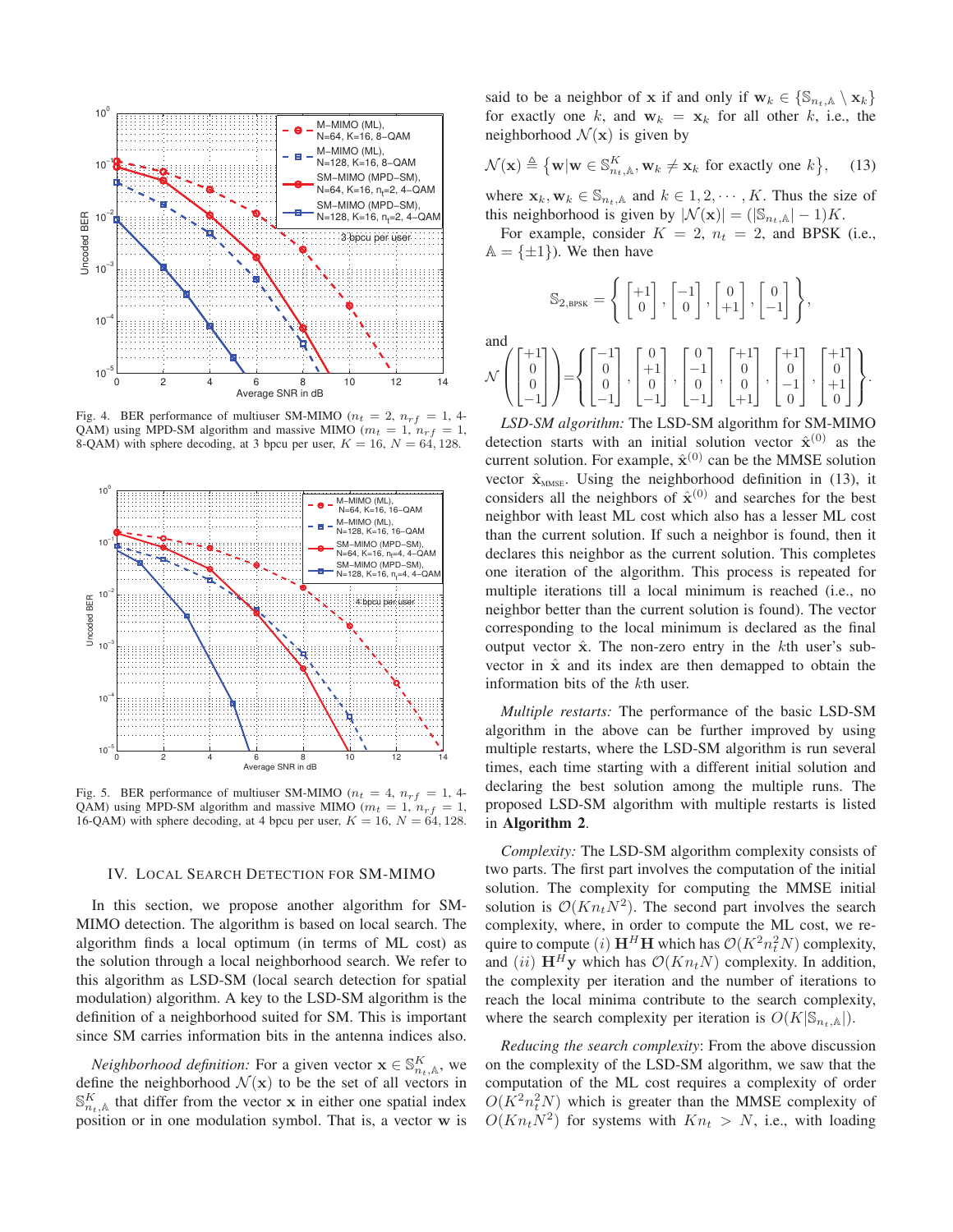1: **Input** :  $y$ ,  $H$ ,  $r$ : no. of restarts 2: for  $j = 1$  to  $r$  do<br>3: compute  $c^{(j)}$ 3: compute  $\mathbf{c}^{(j)}$  (initial vector at *j*th restart)<br>4: find  $\mathcal{N}(\mathbf{c}^{(j)})$ 4: find  $\mathcal{N}(\mathbf{c}^{(j)})$ <br>5:  $\mathbf{z}^{(j)} = \text{argmin}$ 5:  $\mathbf{z}^{(j)} = \operatorname*{argmin}_{\mathbf{q} \in \mathcal{N}(\mathbf{c}^{(j)})} ||\mathbf{y} - \mathbf{H}\mathbf{q}||^2$ **q**∈ $\mathcal{N}$ (**c**<sup>(j)</sup>) 6: **if**  $\|\mathbf{y} - \mathbf{Hz}^{(j)}\|^2 < \|\mathbf{y} - \mathbf{Hc}^{(j)}\|^2$  then 7: **c**(*j*) = **z**(*j*) 8: goto step 4 9: else 10:  $\hat{\mathbf{x}}^{(j)} = \mathbf{c}^{(j)}$ <br>11: **end if** end if 12: end for 13:  $i = \operatorname*{argmin}_{1 \leq j \leq r} \|y - \mathbf{H}\hat{\mathbf{x}}^{(j)}\|^2$  $1\leq j \leq r$ 14: **Output** :  $\hat{x} = \hat{x}^{(i)}$ 

Algorithm 2: Listing of the proposed LSD-SM algorithm with multiple restarts.

factor  $\alpha > 1/n_t$ . We propose to reduce the search complexity by the following method, which consists of the following three parts:

- 1) The channel gain matrix **H** can be written as  $H =$  $[\mathbf{h}_1 \ \mathbf{h}_2 \ \cdots \ \mathbf{h}_{Kn_t}],$  where  $\mathbf{h}_i$  is the *i*th column of **H**, which is a  $N \times 1$  column vector. Before we start the search process in the LSD-SM algorithm, compute the set of vectors  $\mathbb{J} \triangleq \{ \mathbf{h}_i s \} \forall s \in \mathbb{A}, \forall i \in 1, 2, \dots, K_{n_t}$ . The complexity of this computation is  $O(|\mathbb{A}|K_{n,N})$ . complexity of this computation is  $O(|A|Kn_tN)$ .
- 2) Compute the vector  $z^{(0)}$ , which is defined as

$$
\mathbf{z}^{(0)} \triangleq \mathbf{y} - \mathbf{H}\hat{\mathbf{x}}^{(0)} = \mathbf{y} - \sum_{k=1}^{K} \hat{x}_{l_k}^{(0)} \mathbf{h}_{(k-1)n_t + j_k}, \quad (14)
$$

where the terms  $\hat{x}_{k}^{(0)} \mathbf{h}_{(k-1)n_t+j_k}$  belong to J which is precomputed. The computation of  $z^{(0)}$  requires a complexity of  $O(KN)$ .

3) Because of the way the neighborhood is defined, every neighbor of  $z^{(0)}$  can be computed from  $z^{(0)}$  by exactly adding a single vector from J and subtracting another vector from J. Thus the complexity of computing the ML cost of every neighbor is  $O(N)$ .

In this method, the total number of operations performed for the search is  $|A|Kn_tN + KN + (2N-1) + K(|A|n_t-1)(4N 1/T$ , where T is the number of iterations performed to reach the local minima which depends on the transmit vector and the operating SNR  $(T$  is determined through simulations). Therefore, the total complexity of the algorithm in this method is given by  $O(|A|Kn_tNT)$ , whereas, the total complexity without search complexity reduction is  $O(K^2 n_t^2 N)$ .

*Performance*: We evaluated the performance of multiuser SM-MIMO using the proposed LSD-SM algorithm and compared it with that of massive MIMO using ML detection for the same spectral efficiency. Figure 6 shows the performance comparison between SM-MIMO with  $(n_t = 4, n_{rf} = 1,$ 



Fig. 6. BER performance of multiuser SM-MIMO ( $n_t = 4$ ,  $n_{rf} = 1$ , 4-QAM) using LSD-SM and MPD-SM algorithms, and massive MIMO ( $m_t$  = 1,  $n_{rf} = 1$ , 16-QAM) using sphere decoding, at 4 bpcu per user,  $K = 16$ ,  $N = 64, 128.$ 

4-QAM) and massive MIMO with  $(m_t = 1, n_{rf} = 1, 16$ -QAM), both having 4 bpcu per user. For SM-MIMO, detection performance of both LSD-SM (presented in this section) and MPD-SM (presented in the previous section) are shown. In LSD-SM, the number of restarts used is  $r = 2$ . The initial vectors used in the first and second restarts are MMSE solution vector and random vector, respectively. For massive MIMO, ML detection performance using sphere decoder is plotted. It can be seen that SM-MIMO using LSD-SM and MPD-SM algorithms outperform massive MIMO using sphere decoding. Specifically, SM-MIMO using LSD-SM performs better than massive MIMO by about 5 dB at  $10^{-3}$  BER. Also, comparing the performance of LSD-SM and MPD-SM algorithms in SM-MIMO, we see that LSD-SM performs better than MPD-SM by about 1 dB at  $10^{-3}$  BER.

*MPD initialized LSD-SM detection*: The LSD-SM algorithm proposed in this section offers good performance but has higher complexity because of the need to compute the initial MMSE solution vector. The high complexity of MMSE is due to the matrix inversion. We can overcome this need for MMSE computation by using a hybrid detection scheme. In the hybrid detection scheme, we first run the MPD-SM algorithm (proposed in the previous section) and the output of the MPD-SM algorithm is fed as the initial solution vector to the LSD-SM algorithm (proposed in this section). We refer to this hybrid scheme as the 'MPD-LSD-SM' scheme. The MPD-LSD-SM scheme does not need the MMSE solution and hence avoids the associated matrix inversion.

*Performance as a function of loading factor:* In Fig. 7, we compare the performance of SM-MIMO (with  $n_t = 4$ ,  $n_{rf}$  = 1, 4-QAM) and massive MIMO (with  $m_t = 1$ ,  $n_{rf} = 1$ , 16-QAM), both at 4 bpcu per user, as a function of system loading factor  $\alpha$ , at an average SNR of 9 dB. For SM-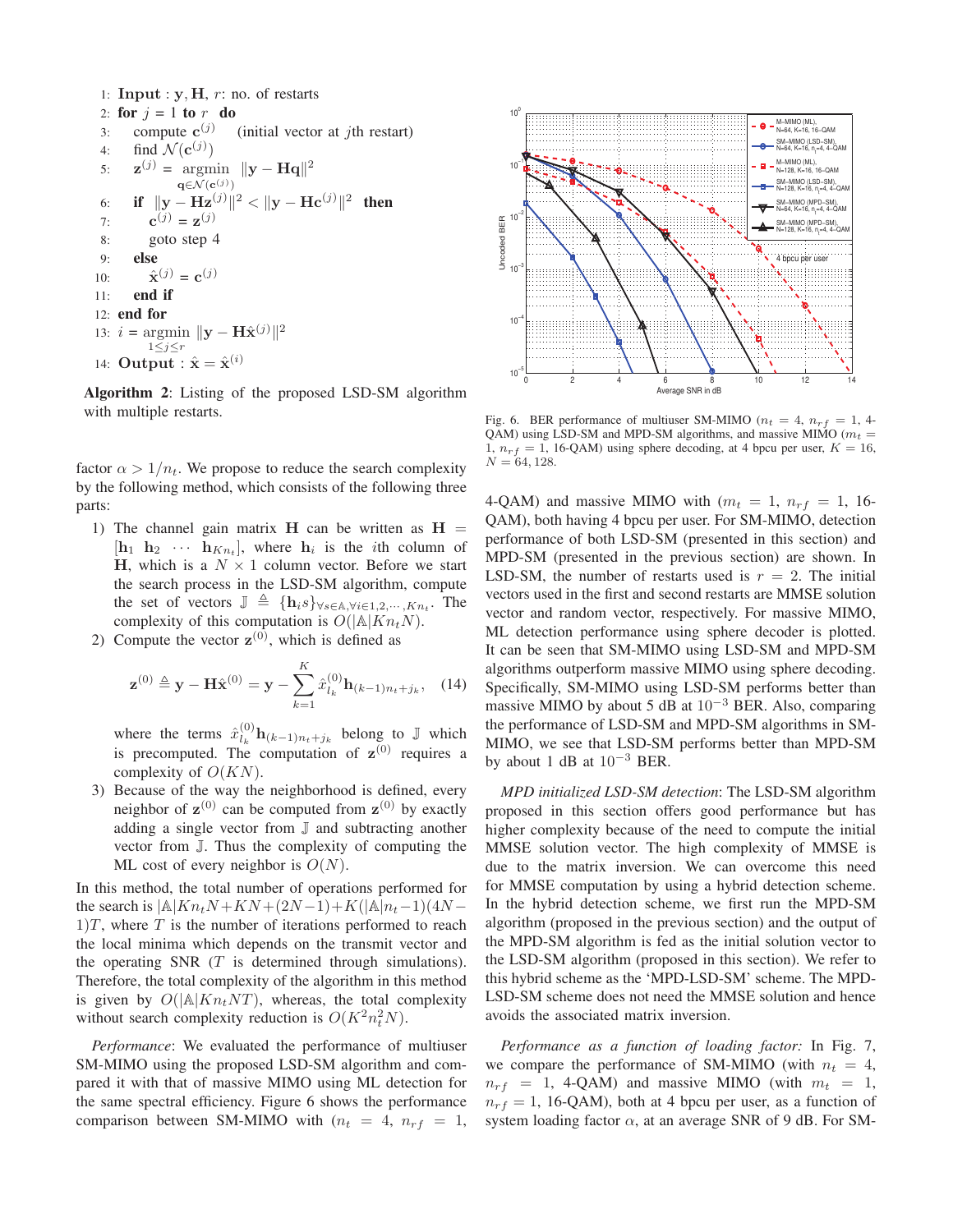

Fig. 7. BER performance of SM-MIMO ( $n_t = 4$ ,  $n_{rf} = 1$ , 4-QAM) and massive MIMO ( $m_t = 1$ ,  $n_{rf} = 1$ , 16-QAM) as a function of system loading factor,  $\alpha$ .  $N = 128$ , SNR = 9 dB, and 4 bpcu per user.

MIMO, the detectors considered are MMSE, MPD-SM, LSD-SM, and MPD-LSD-SM. The detectors considered for massive MIMO are MMSE detector and MMSE-LAS detector in [1], [2] with 2 restarts. From Fig. 7, we observe that SM-MIMO performs significantly better than massive MIMO at low-tomoderate loading factors. For the same SM-MIMO system settings, we show the complexity plots for various SM-MIMO detectors at different loading factors in Fig. 8. It can be seen that the proposed MPD-SM detector has less complexity than MMSE detector; yet, MPD-SM detector outperforms MMSE detector (as can be seen in Fig. 7). The proposed LSD-SM detector performs better than the MPD-SM detector with some additional computational complexity (as can be seen in Fig. 8). Among the considered detection schemes, the MPD-LSD-SM detection scheme gives the best performance with near-MMSE complexity.

*Performance for same spectral efficiency and QAM size:* We note that if both spectral efficiency and QAM size are to be kept same in SM-MIMO and massive MIMO, then the number of spatial streams per user in massive MIMO has to increase. For example, SM-MIMO can achieve 4 bpcu per user with 4-QAM using  $n_t = 4$  and  $n_{rf} = 1$ . Massive MIMO can achieve the same spectral efficiency of 4 bpcu per user using one spatial stream (i.e.,  $m_t = 1$ ,  $n_{rf} = 1$ ) with 16-QAM. But to achieve the same spectral efficiency using 4- QAM in massive MIMO, we have to use  $m_t = 2$ ,  $n_{rf} = 2$ , i.e., two spatial streams per user with 4-QAM on each stream are needed. This increase in number of spatial streams per user increases the spatial interference.

The effect of increase in number of spatial streams per user in massive MIMO for the same spectral efficiency on the performance is illustrated in Fig. 9 for  $K = 16$  and  $N = 128$ . In Fig. 9, we compare the performance of the following four systems with the same spectral efficiency of 4 bpcu per user:



Fig. 8. Complexity comparison between MMSE, MPD-SM, LSD-SM and MPD-LSD-SM detection algorithms in multiuser SM-MIMO as a function of system loading factor,  $\alpha$ .  $N = 128$ ,  $n_t = 4$ ,  $n_{rf} = 1$ , 4-QAM, 4 bpcu per user and  $SNR = 9$  dB



Fig. 9. BER performance of SM-MIMO with  $(n_t = 4, n_{rf} = 1, 4\text{-QAM})$ , massive MIMO with ( $m_t = 1$ ,  $n_{rf} = 1$ , 16-QAM), massive MIMO with  $(m_t = 2, n_{rf} = 2, 4$ -QAM), and massive MIMO with  $(m_t = 4, n_{rf} = 4,$ BPSK) for  $K = 16$ ,  $N = 128$ , 4 bpcu per user.

1) SM-MIMO with ( $n_t = 4$ ,  $n_{rf} = 1$ , 4-QAM), 2) massive MIMO with  $(m_t = 1, n_{rf} = 1, 16\text{-QAM})$ , 3) massive MIMO with  $(m_t = 2, n_{rf} = 2, 4$ -QAM), and 4) massive MIMO with  $(m_t = 4, n_{rf} = 4, BPSK)$ . It can be seen that among the four systems considered in Fig. 9, SM-MIMO performs the best. This is because massive MIMO loses performance because of higher-order QAM or increased spatial interference from increased number of spatial streams per user.

#### V. SM-MIMO IN FREQUENCY SELECTIVE FADING

In this section, we assume the multiuser SM-MIMO system model described in Section II, except for the channel model which is now assumed to be frequency selective. Let  $L$  denote the number of multipath components between each pair of transmit antenna at the user and receive antenna at the BS. Let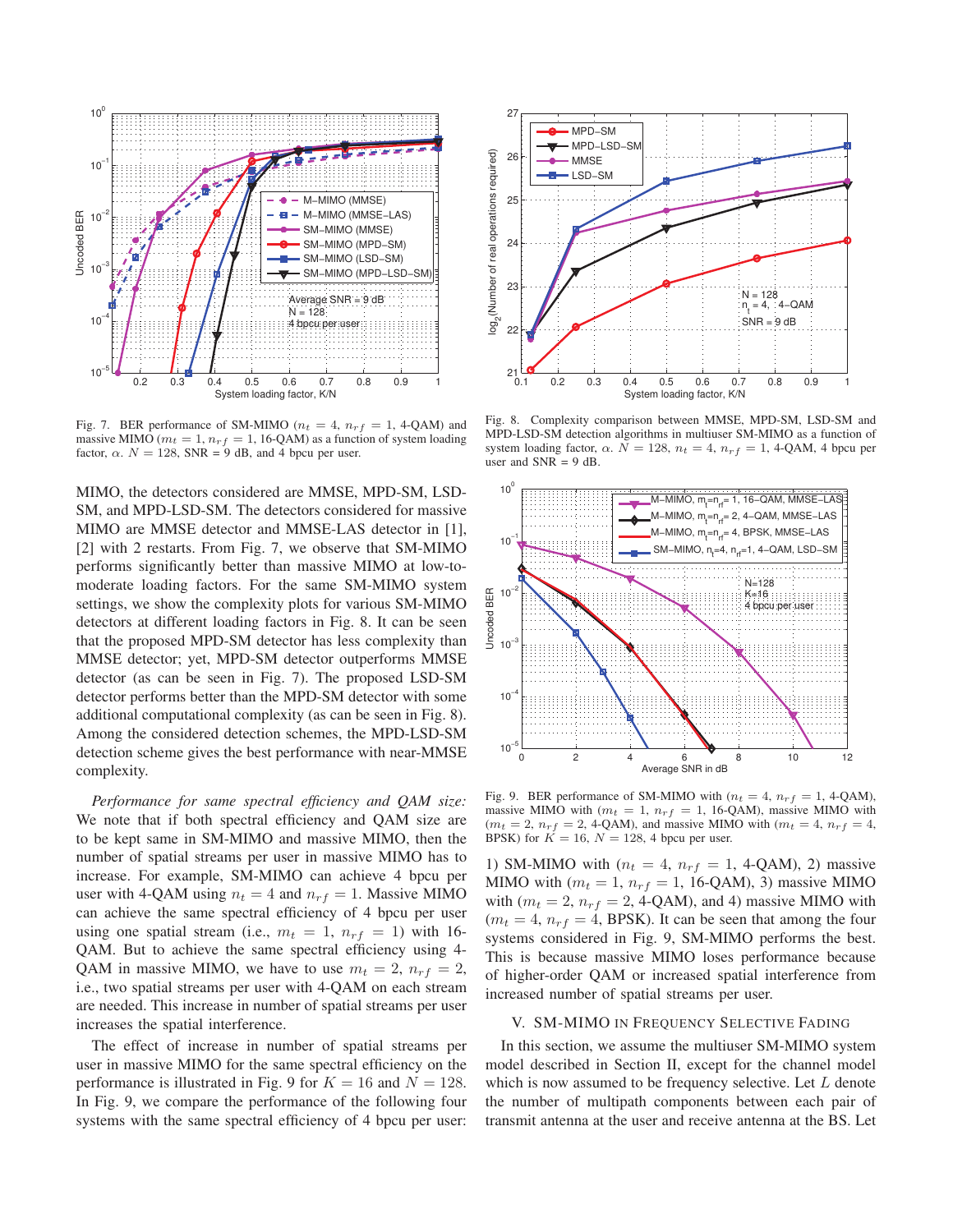$H_{i,(k-1)n_t+j}^{(l)}$  represent the channel gain from the *j*th transmit<br>antenna of the *k*th user to the *i*th BS receive antenna on the *l*th antenna of the kth user to the ith BS receive antenna on the lth multipath component. The channel gains for the *l*th multipath component are modeled as Gaussian r.v. with zero mean and variance  $\Omega_l$ . The power-delay profile of the channel is given by

$$
\Omega_l = \mathbb{E}[|H_{i,(k-1)n_t+j}^{(l)}|^2] = \Omega_0 10^{-\beta l/10}, \quad l = 0, \cdots, L-1,
$$
\n(15)

where  $\beta$  denotes the decay-rate of the average power in each of the multipath components in dB. The total power gain of the channel is assumed to be unity, i.e.,  $\sum_{l=0}^{L-1} \Omega_l = 1$ . Further, we use cyclic prefixed single carrier (CPSC) transmission at each user terminal [11], [12],[13].

*CPSC transmission*: The CPSC transmission scheme has the advantage of low peak-to-average power ratio (PAPR) [11], [12]. Transmission is carried out in data blocks. Each data block consists of  $Q+L-1$  channel uses, where  $Q$  information symbol vectors, each of length  $Kn_t$ , prefixed by  $(L-1)$ -length cyclic prefix from each user is transmitted.

*Signal detection:* Each data block (DB) consists of a CP followed by data symbols. Let  $\mathbf{x}_k^{(t)} \in \mathbb{S}_{n_t,\mathbb{A}}$  denote the transmit vector from the *k*<sup>th</sup> user in the *t*<sup>th</sup> channel use in a DB. The vector from the kth user in the tth channel use in a DB. The kth user's transmit vector in a DB is of the form

$$
\underbrace{[\mathbf{x}_{k}^{(Q-L)^{T}} \mathbf{x}_{k}^{(Q-L+1)^{T}} \cdots \mathbf{x}_{k}^{(Q-1)^{T}}}_{\text{CP}} \underbrace{\mathbf{x}_{k}^{(0)^{T}} \mathbf{x}_{k}^{(1)^{T}} \cdots \mathbf{x}_{k}^{(Q-1)^{T}}}_{\text{Data}}]^T.
$$

Assuming perfect synchronization and discarding the CP at the BS receiver, the received signal vector can be written as

$$
\mathbf{y}' = \mathbf{H}'\mathbf{x}' + \mathbf{n}',\tag{16}
$$

where **y** is  $[\mathbf{y}^{(0)}]^{T} \mathbf{y}^{(1)^{T}} \cdots \mathbf{y}^{(Q-1)^{T}}]^{T} \in \mathbb{C}^{NQ \times 1}$ ,  $\mathbf{y}^{(t)} \in \mathbb{C}^{N \times 1}$  denotes the received vector at the the channel use in  $\mathbb{C}^{N\times 1}$  denotes the received vector at the tth channel use in<br>a DB  $\mathbf{x}'$  is  $[\mathbf{x}^{(0)}]^T \mathbf{x}^{(1)}]^T$   $\cdots$   $\mathbf{x}^{(Q-1)}^T]^T \in \mathbb{C}^{Kn_tQ\times 1}$   $\mathbf{x}^{(t)} \in$ a DB,  $\mathbf{x}'$  is  $[\mathbf{x}^{(0)} \mathbf{x}^{(1)}], \dots, \mathbf{x}^{(Q-1)}]^{T} \in \mathbb{C}^{Kn_t Q \times 1}, \mathbf{x}^{(t)} \in \mathbb{C}^{Kn_t \times 1}$  is the vector comprising of transmit vectors of all the  $\mathbb{C}^{Kn_t\times 1}$  is the vector comprising of transmit vectors of all the users in the  $t$ th channel use in a DB,  $H'$  is the channel gain matrix of dimension  $NQ \times Kn_tQ$ , and **n'** is the additive white Gaussian noise vector given by  $\left[\mathbf{n}^{(0)}\right]^T \mathbf{n}^{(1)T} \cdots \mathbf{n}^{(Q-1)T} \right]^T \in \mathbb{C}^{NQ \times 1}$  The received signal vector in the *t*th channel use in  $\mathbb{C}^{NQ\times1}$ . The received signal vector in the *t*th channel use in a DB can be written as

$$
\mathbf{y}^{(t)} = \sum_{l=0}^{L-1} \mathbf{H}^{(l)} \mathbf{x}^{(t-l)} + \mathbf{n}^{(t)}, \quad t = 0, 1, \cdots, Q-1,
$$
 (17)

where  $\mathbf{H}^{(l)} \in \mathbb{C}^{N \times Kn_t}$  is the channel gain matrix corresponding to the *l*th multipath component such that  $H_{i,(k-1)n+1}^{(l)}$ ing to the *i*th manipalit component such that  $H_{i,(k-1)n_t+j}$ <br>represents the channel gain from the *j*th transmit antenna of<br>the *k*th user to the *i*th RS receive antenna in the *l*th multinath the kth user to the ith BS receive antenna in the lth multipath. For this system, the ML detection rule is given by

$$
\hat{\mathbf{x}}' = \underset{\mathbf{x}' \in \mathbb{S}_{n_t,\mathbb{A}}^{KQ}}{\text{argmin}} \|\mathbf{y}' - \mathbf{H}'\mathbf{x}'\|^2, \tag{18}
$$

whose exact computation requires exponential complexity in  $KQ$ . We shall formulate the system model in (16) into an equivalent system model in the frequency domain, and employ the MPD-SM and LSD-SM algorithms for signal detection in the resulting equivalent system model.

It is noted that because of the addition of CP, the matrix **H** is a block circulant matrix. Therefore, H' can be transformed into a block diagonal matrix **D** as

$$
\mathbf{D} = (\mathbf{F} \otimes \mathbf{I}_N) \mathbf{H}' (\mathbf{F}^H \otimes \mathbf{I}_{Kn_t}), \tag{19}
$$

where  $I_n$  denotes  $n \times n$  identity matrix, and **F** is the  $Q \times Q$ DFT matrix, given by

$$
\mathbf{F} = \frac{1}{\sqrt{Q}} \begin{bmatrix} \rho_{0,0} & \rho_{0,1} & \cdots & \rho_{0,Q-1} \\ \rho_{1,0} & \rho_{1,1} & \cdots & \rho_{1,Q-1} \\ \vdots & \vdots & \vdots & \vdots \\ \rho_{Q-1,0} & \rho_{Q-1,1} & \cdots & \rho_{Q-1,Q-1} \end{bmatrix},
$$

where  $\rho_{u,v} = \exp(-j\frac{2\pi uv}{Q})$ . **D** is a block diagonal matrix of the form the form

$$
\mathbf{D} = \begin{bmatrix} \mathbf{D}_0 & \cdots & 0 \\ \vdots & \ddots & \vdots \\ 0 & \cdots & \mathbf{D}_{Q-1} \end{bmatrix}, \tag{20}
$$

where  $D_t$  is of dimension  $N \times Kn_t$ . The  $(i, (k-1)n_t + j)$ th element of  $D_t$  is the tth element of the DFT of the vector  $[H_{i,(k-1)n_t+j}^{(0)} H_{i,(k-1)n_t+j}^{(1)} \cdots H_{i,(k-1)n_t+j}^{(L-1)} 0 \cdots 0]^T$ .

Performing DFT operation on the received vector  $y'$  at the receiver, we get

$$
\mathbf{z}' = (\mathbf{F} \otimes \mathbf{I}_N)\mathbf{y}' = (\mathbf{F} \otimes \mathbf{I}_N)\mathbf{H}'\mathbf{x}' + \mathbf{w}',\tag{21}
$$

where  $\mathbf{w}' = (\mathbf{F} \otimes \mathbf{I}_N)\mathbf{n}'$ . Further,  $\mathbf{z}'$  can be written as

$$
\mathbf{z}' = \mathbf{D}(\mathbf{F} \otimes \mathbf{I}_{Kn_t})\mathbf{x}' + \mathbf{w}'
$$
  
=  $\mathbf{H}\mathbf{x}' + \mathbf{w}'$ , (22)

where  $\bar{\mathbf{H}} = \mathbf{D}(\mathbf{F} \otimes \mathbf{I}_{Kn_t})$  is the equivalent channel matrix. Now, detection can be performed on the system model in (22) using the MPD-SM and LSD-SM algorithms described in Sections III and IV.

*Performance*: We evaluated the performance of multiuser SM-MIMO CPSC system using the proposed detection algorithms in frequency selective channel with  $L = 3, Q = 6, \beta = 1$ 3 dB, and  $N = 128$ .

Figure 10 shows the performance comparison between SM-MIMO with  $(n_t = 4, n_{rf} = 1, 4\text{-QAM})$  and massive MIMO with  $(m_t = 1, n_{rf} = 1, 16\text{-QAM})$ , both having 4 bpcu per user and  $K = 16$ . From Fig. 10, we can see that SM-MIMO (with LSD-SM and MPD-LSD-SM detector) outperforms massive MIMO (with MMSE-LAS detector) by about 5.5 dB at an uncoded BER of 10<sup>−</sup><sup>4</sup>. We have also plotted the SM-MIMO and massive MIMO system performance with MMSE detector for comparison. The LSD-SM and MPD-LSD-SM detectors outperform the MMSE detector by about 2.5 dB at an uncoded BER of  $10^{-4}$ .

In Fig. 11, we show the performance of SM-MIMO CPSC with ( $n_t = 4$ ,  $n_{rf} = 1$ , 4-QAM) and massive MIMO CPSC with ( $m_t = 1$ ,  $n_{rf} = 1$ , 16-QAM), both at 4 bpcu per user, as a function of system loading factor  $\alpha$ , at an average SNR of 9